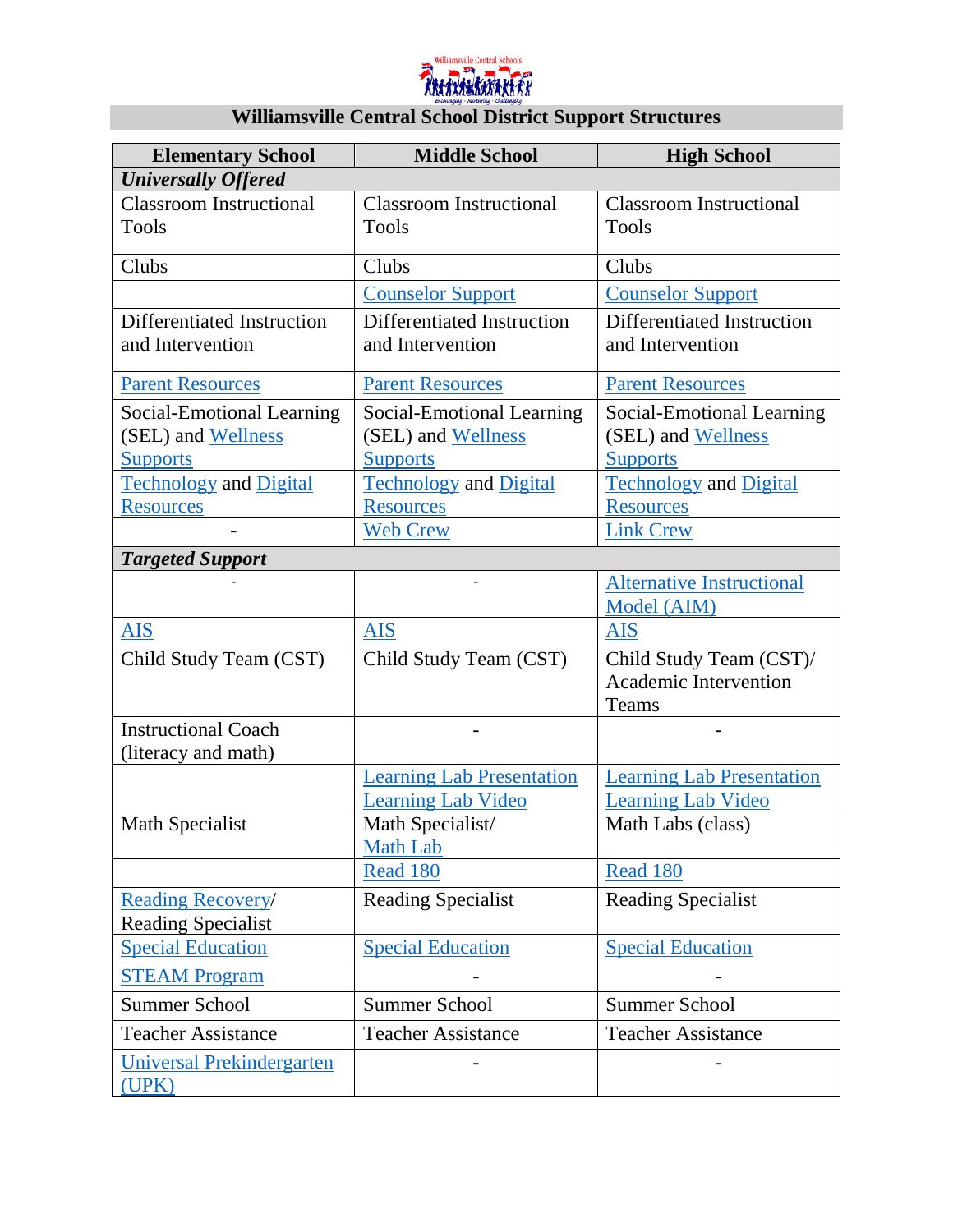

#### *Child Study Team (CST):*

Teachers are provided the opportunity to share concerns with a multi-member team regarding students' needs in the areas of academics, social-emotional, behavioral, speech and/or fine motor skills. CST members may include classroom teachers, school psychologists, administrators, and specialists. During meetings, general and specific information along with data and other events are shared. Brainstorming of possible supports are shared and implemented (if not already tried). If supports exist, they are reviewed and potentially increased, if needed. Data trends are reviewed to determine rate of progress (positive or negative).

## *Classroom Instructional Tools:*

Any tools a teacher uses in the classroom to help foster and enhance learning. There are many kinds of instructional tools, but some of the most used ones are traditional resources, such as textbooks and workbooks; however, other tools might include graphic organizers, manipulatives, and technology.

## *Differentiated Instruction:*

The use of ongoing assessment to tailor content, process, products, or the learning environment to meet individual student needs.

#### *Intervention:*

Timely and focused additional learning opportunities used to address a specific need.

# *Instructional Coaching (literacy and math):*

The goal of the Williamsville CSD coaching program is to provide job-embedded professional learning to enhance teachers' instructional practices focused on meeting student needs to improve student progress and achievement.

# *Math Lab (high school)*:

A non-credit bearing support class that is designed to be taken concurrently with the credit-bearing course. This class provides additional, scheduled assistance to students to gain confidence and develop the necessary skills to be successful on exams and in future courses. Students will have the opportunity to review concepts, explore activities to acquire deeper learning, preview content to be covered, and provide reinforcement of underlying skills.